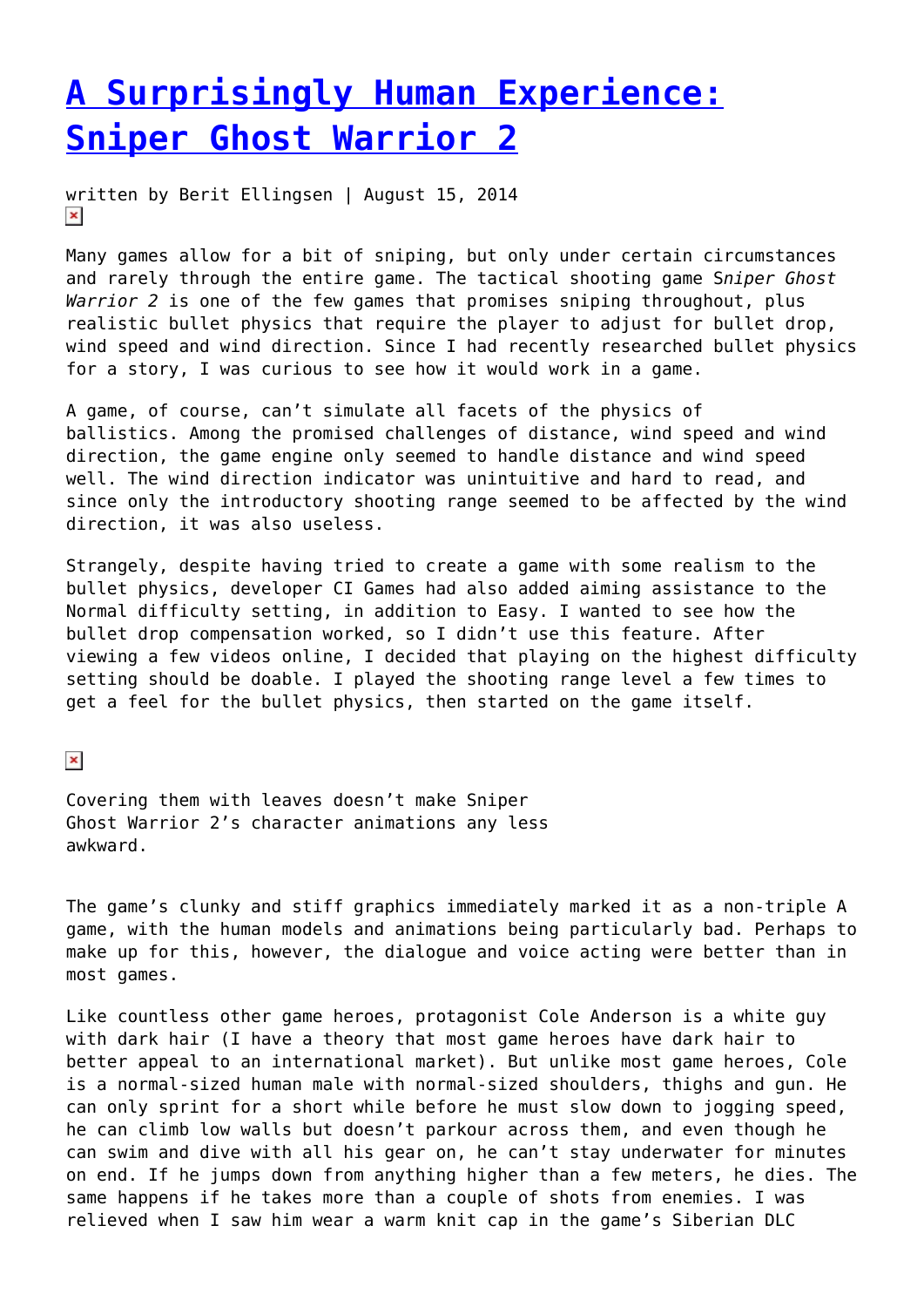chapter. In that same chapter, Cole fails two out of three enemy interrogations. Just about the only superpower Cole has is the ability to crawl on his belly and crouch-walk for an indefinite amount of time without getting tired.

And that's needed in a game where the AI-controlled opponents can see you from far away and will quickly overwhelm you if they spot you. In the game, I spent as much time crawling flat as walking upright, which to me was fun stealth, and it was a relief not having to go through the frantic firefights that characterize most shooting games.

Also unlike most shooters, *Sniper Ghost Warrior 2* rewards no points or upgrades from killed enemies, not even ammunition, which is instead found in caches inside buildings and caves. Some areas must be cleared completely, but many places, guards can be snuck past. Here, only if you are spotted must you kill all enemies, and often, they overwhelm you so quickly, the only real option is to remain hidden. I thought this was a good idea, as it gives the player the choice to only kill when necessary and avoids the game hero/mass murderer paradox typical of action games.

Most significantly, though, you are not alone. Snipers usually come in pairs: a spotter who calls the shots and measures and gives the distance to the target, and the actual shooter. Thus, for long parts of the game, you have an AI spotter with you, a CIA operative named Diaz. In the introductory level, Diaz teaches the player how to stay out of sight, watch the patrolling guards before shooting, and fire at objects such as barrels and machinery to disrupt and distract.

 $\pmb{\times}$ 

A screenshot from the game's Siberia chapter.

Cole himself expresses tension when a shot goes awry or he's spotted by guards. "Shit, they're on to me," he whispers, to himself and to the player. Or he says, "Hell, now it's clean-up time." In the sequences in which you protect Diaz from above as he tries to sneak through enemy camps, Diaz's voice becomes more and more tense the longer you take to prepare your shot. There is no doubt that the characters in this game feel fear, even though they are not overcome by it and rarely complain.

More heavyset than Cole and having a deeper voice with a sharper edge to it, Diaz is the second most important character in the game. As your spotter, he knows the way, looks out for patrols, picks the targets, and literally calls the shots. And if you don't follow his directions, he doesn't hesitate to let you know how unhappy that makes him: "Do you want to do this on your own?" Or: "I barely made that. We have to work in sync!"

As such, Diaz is a partner, not a sidekick. But like most secondary game characters, Diaz must be rescued from time to time. I didn't mind rescuing him, though. In the levels he wasn't there, I missed him; I wanted more of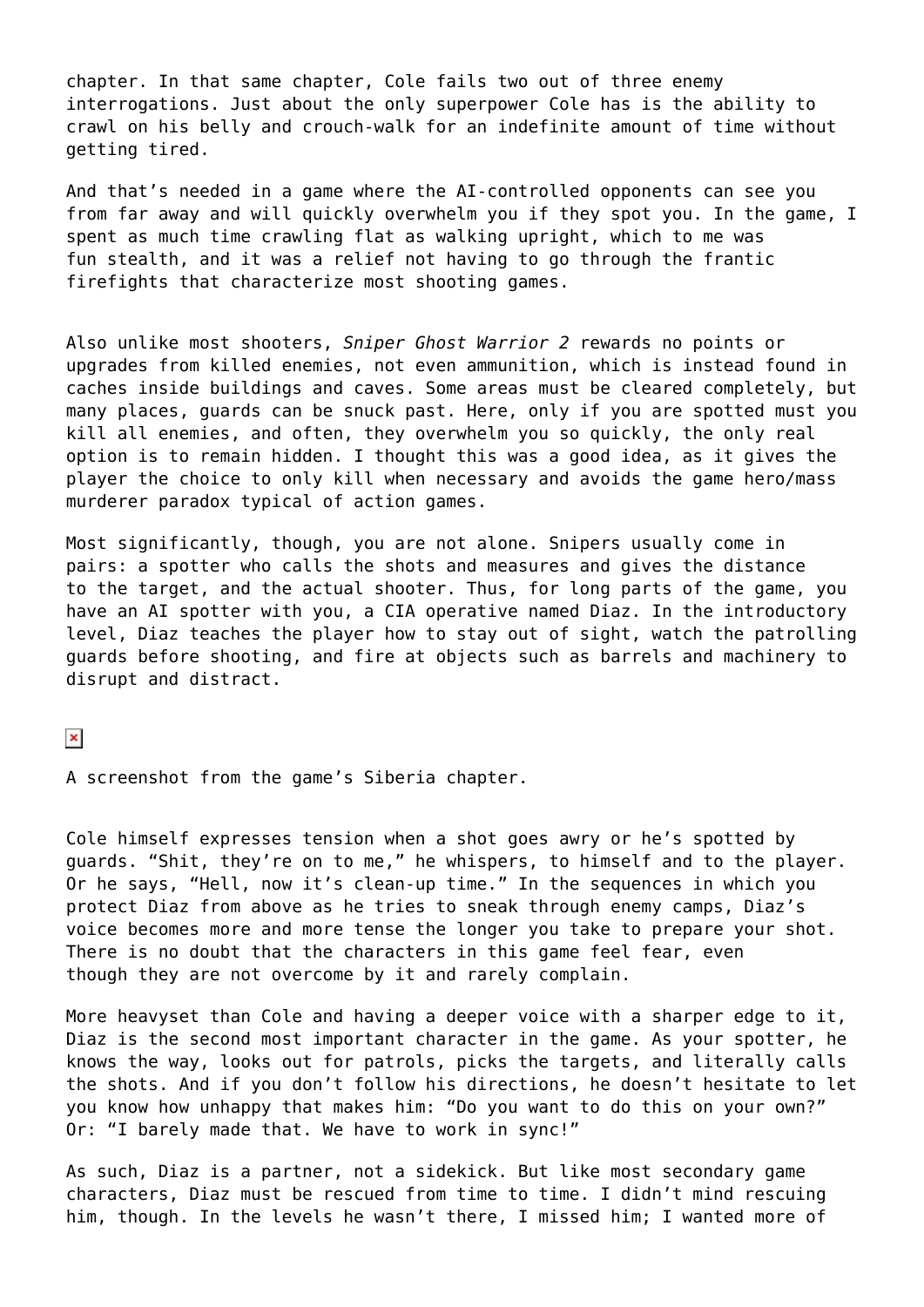Diaz's sarcastic comments. The only friendly face either person sees during the mission is his partner's, and the banter and teasing between them is one of the best parts of the game. I was surprised at how engaging it turned out to be.

For example, when Cole loses his weapon after a slide down a hillside, during which he barely manages to stop Diaz from going over the cliff, the dialogue is:

**Cole:** Shit, there goes the rifle. **Diaz:** Fortunately, my binoculars are still working. **Cole:** That's a nice way of saying, "Cole, get down there and get your rifle back." **Diaz:** Hey, you're the hero here. I'm just the spotter.

During the retrieval, Cole is surprised by a patrol, and Diaz tells him to jump into a nearby pond to avoid detection. When Cole comes up for air, Diaz says:

**Diaz:** How's the water? **Cole:** Cold as fuck. Want to try? **Diaz:** Nah, I'm not a swimmer. I'll wait here till you get back.

Diaz is not only your spotter; he also happens to be your handler. *Your spotter AND your handler,* I think, *that MUST lead to a betrayal at some point.* I settle in to wait for it, or as Diaz often admonishes, "Waaaaiiiitt for eeett…." But the betrayal I expect doesn't happen. Instead, when Cole gets brigged for rescuing their fellow soldiers instead of going for the main objective, Diaz is the one who gets him out, though not without a few sarcastic comments.

The other most prominent character in the game is Maddox, a former spotter of Cole's. In 1993, during the war in the former Yugoslavia (1991-2001), when Cole was much younger and more naive, they went on a dangerous mission together inside Sarajevo. The game presents this chapter of the story as a playable flashback, an example of the "Show Not Tell" strength of games. Cole trusts Maddox in the same way he trusts Diaz, although Maddox is much more impulsive and hotheaded.

"Are you all right, buddy?" Maddox keeps saying. "Wouldn't want anything to happen to you." This does make me suspect that "Mad Dog" Maddox spends entirely too much time thinking about the possibility that something would happen to Cole, and hence, I'm not very surprised when it does. Nevertheless, when Maddox finally returns after many years of absence and sees Diaz, he immediately asks Cole if that's his new spotter and, sounding almost jealous, comments on what a desk jockey Diaz must be.

The 1993 version of Sarajevo isn't modeled with more polygons or more detailed textures than the rest of the game, but for those who have seen pictures from the most recent war in Europe–the shelled-out high-rises, the background of green mountains, and the soldiers and militia groups roaming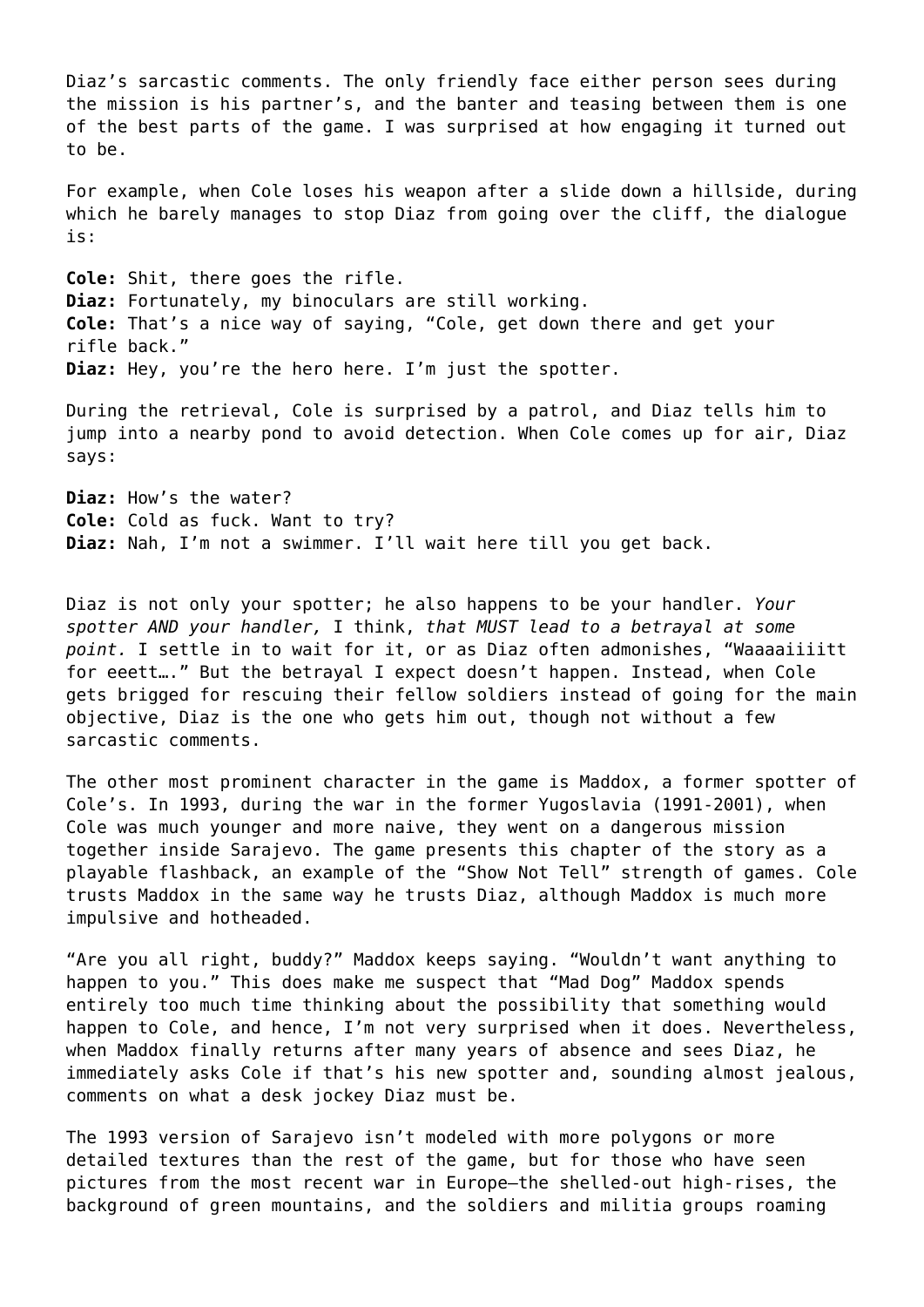the city streets–this part of the game is a dark and eerie recollection.

 $\pmb{\times}$ 

Sarajevo, 1993

Here is also the most disturbing scene I have experienced in any game in a long time. It takes place in a building facing what was called Sniper Alley. There, snipers shot at everything that moved in order to terrorize the city's inhabitants and prevent them from obtaining food, water, and medicine. In the game, the only way to get through this is to crawl on the belly to get an aim at the snipers on the rooftops all around.

While moving slowly into position, I crept right into the corpse of an old woman sitting propped up by a broken, bloody wall. Behind her was the corpse of an old man, dressed in similar bloody, ragged clothes, with dropped pails and packets around them. The bodies may have been placed just there for the player to crawl into, in full first-person view, but it was nevertheless a horrific and effective reminder that much too often, the casualties of war are mostly civilians, and that while I'm playing a war game, safe and happy in a peaceful country, real wars are in progress all over the planet. This reminder is perhaps the most important thing that representations of war in entertainment can do, if only to negate any romanticizing or propaganda-like tendencies.

Based on the marketing material for *Sniper Ghost Warrior 2*, which relies heavily on the "One Shot One Kill" iconography of the sniper, I went into the game expecting nothing but the barest of stories and simplest of characterizations. Instead, I found a much more complex tale centering on fear, trust, friendship, betrayal, and making the humane choice, even when it's easier and more profitable to do something else; it is these choices that will keep you human even in an inhumane environment. (Similar themes appear in the game's solid DLC chapter, Siberian Strike, which describes how Diaz and Cole met.) It's easy to get the impression that, however much Cole has had to pay for his choices after Sarajevo, Maddox's selfish callousness has eaten him up from the inside until there isn't much left, and that this is partly why he regards Cole with such contempt when they meet again. We do get a tiny glimpse into the reasons why Maddox did what he did, but it's too short and insubstantial to elicit any real sympathy.

 $\pmb{\times}$ 

The game does have a few beautiful moments.

I definitely didn't expect a tale with such a clear sense of ethics and such human characters in a military shooter. That, along with the harsh reminder of the true price of war in the Sarajevo chapters, made for a very positive surprise. Combined with some appropriately harsh game mechanics on the highest difficulty setting, these aspects make *Sniper Ghost Warrior 2* more